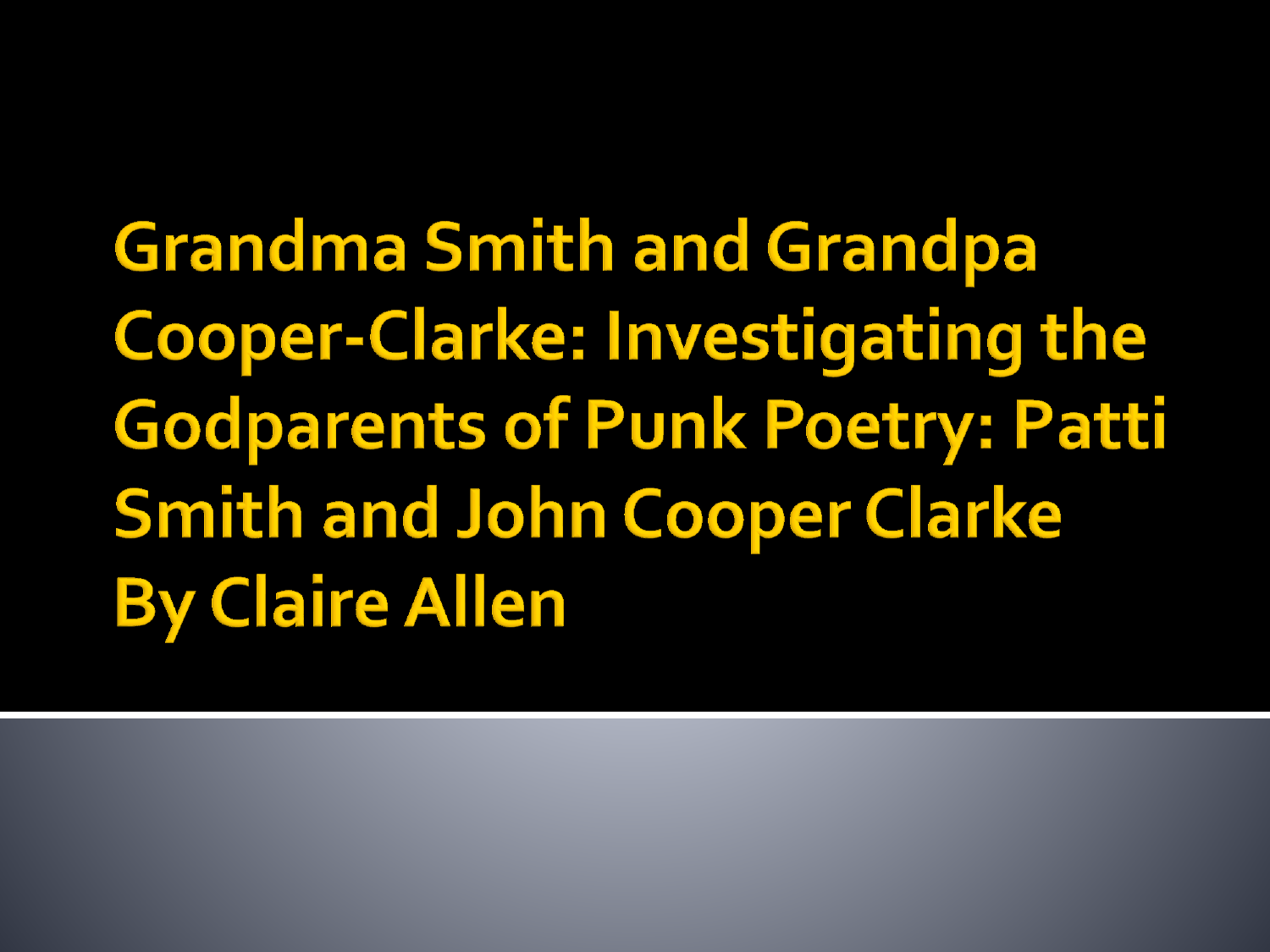## I haven't fucked much with the past, but I've fucked plenty with the future.' (Patti Smith 'Babelogue', Easter, 1978)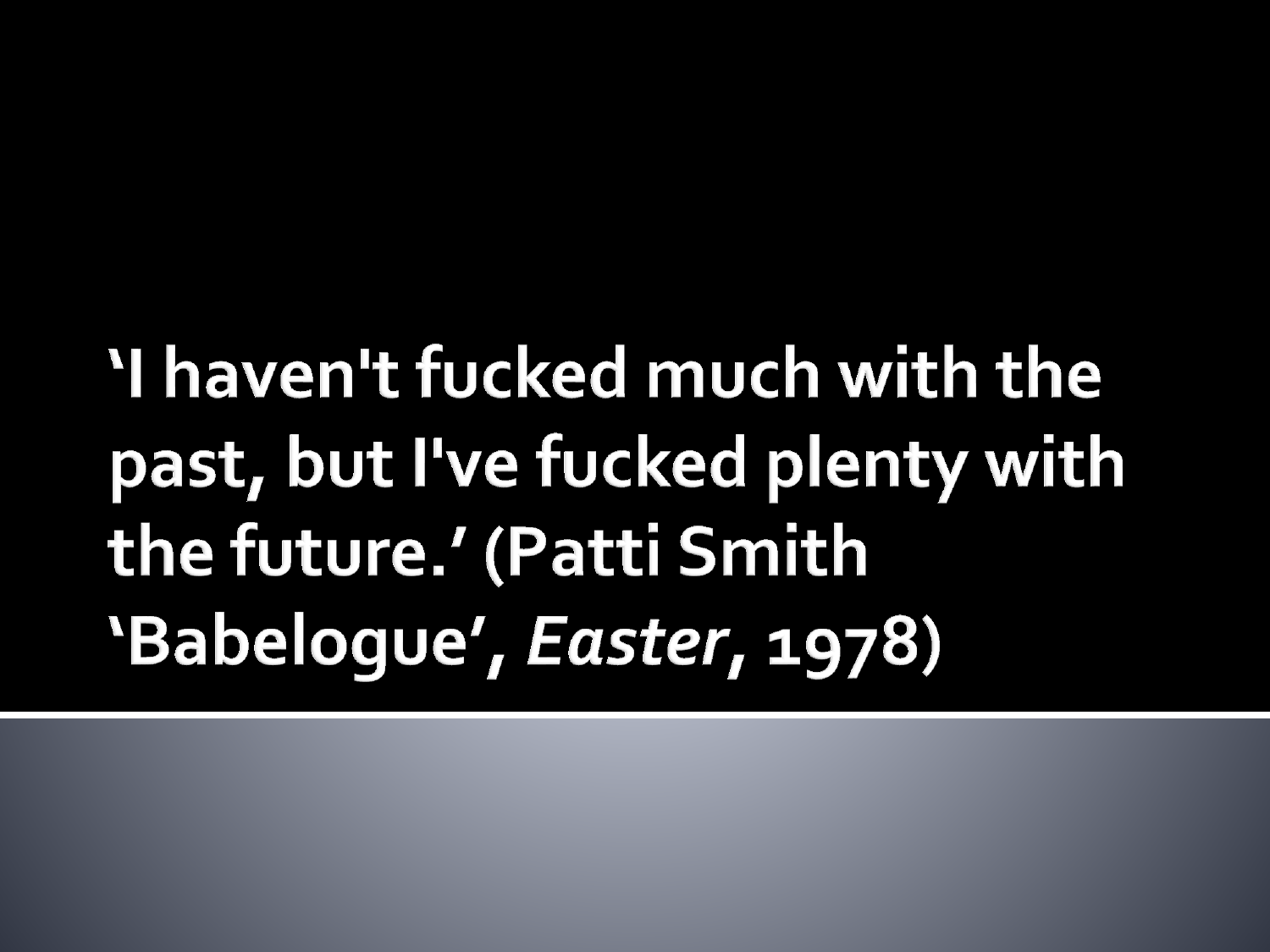#### **Next Gen?**

**Luke Wright** Kate Tempest.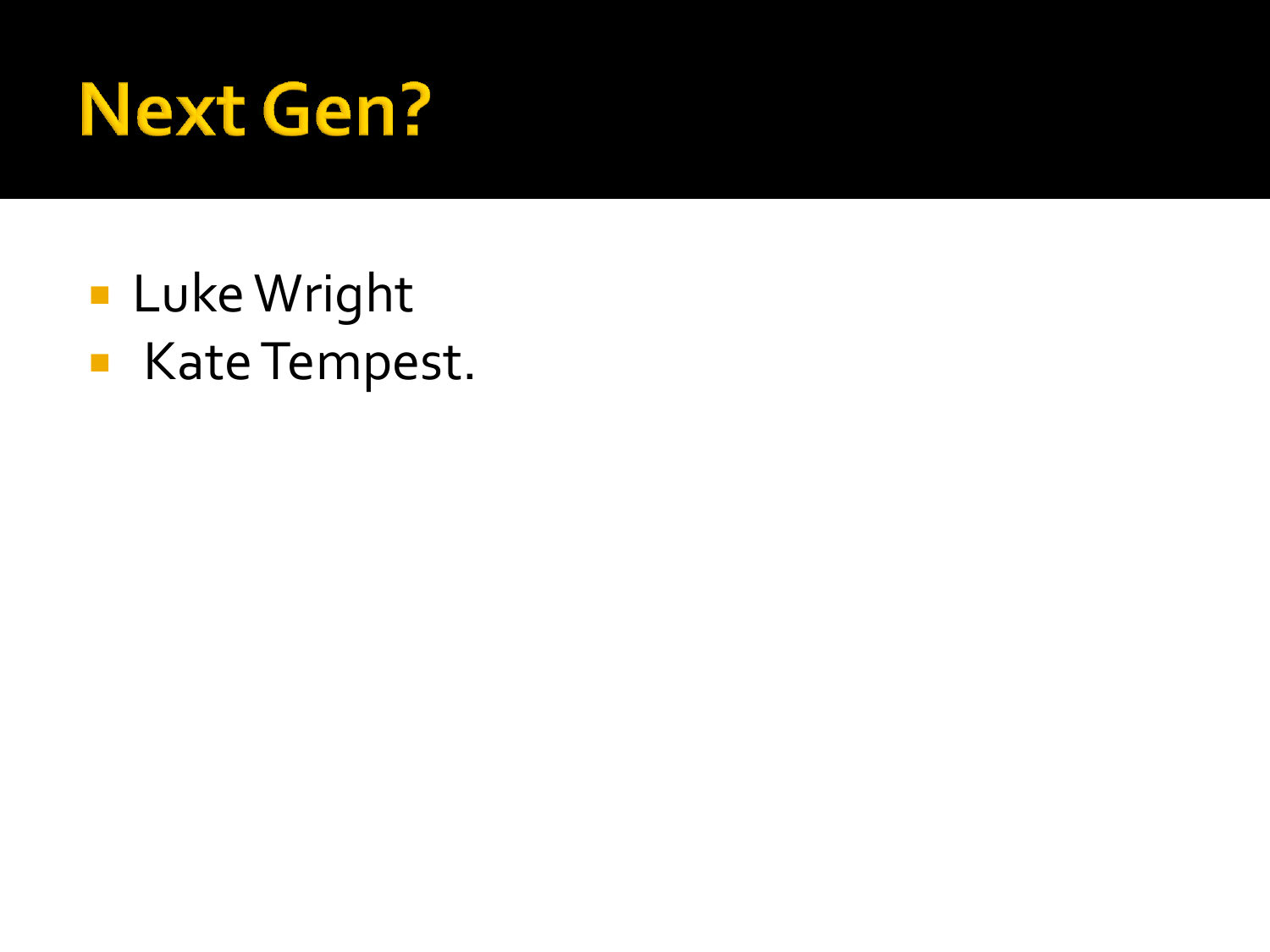**T** "Originally rock music played in a fast, aggressive, or unpolished manner […] a genre of rock music originating in the late 1970s, characterized by a deliberately outrageous or confrontational attitude, energetic (and often chaotic) performance, and simple or repetitive song structures." (*OED online)*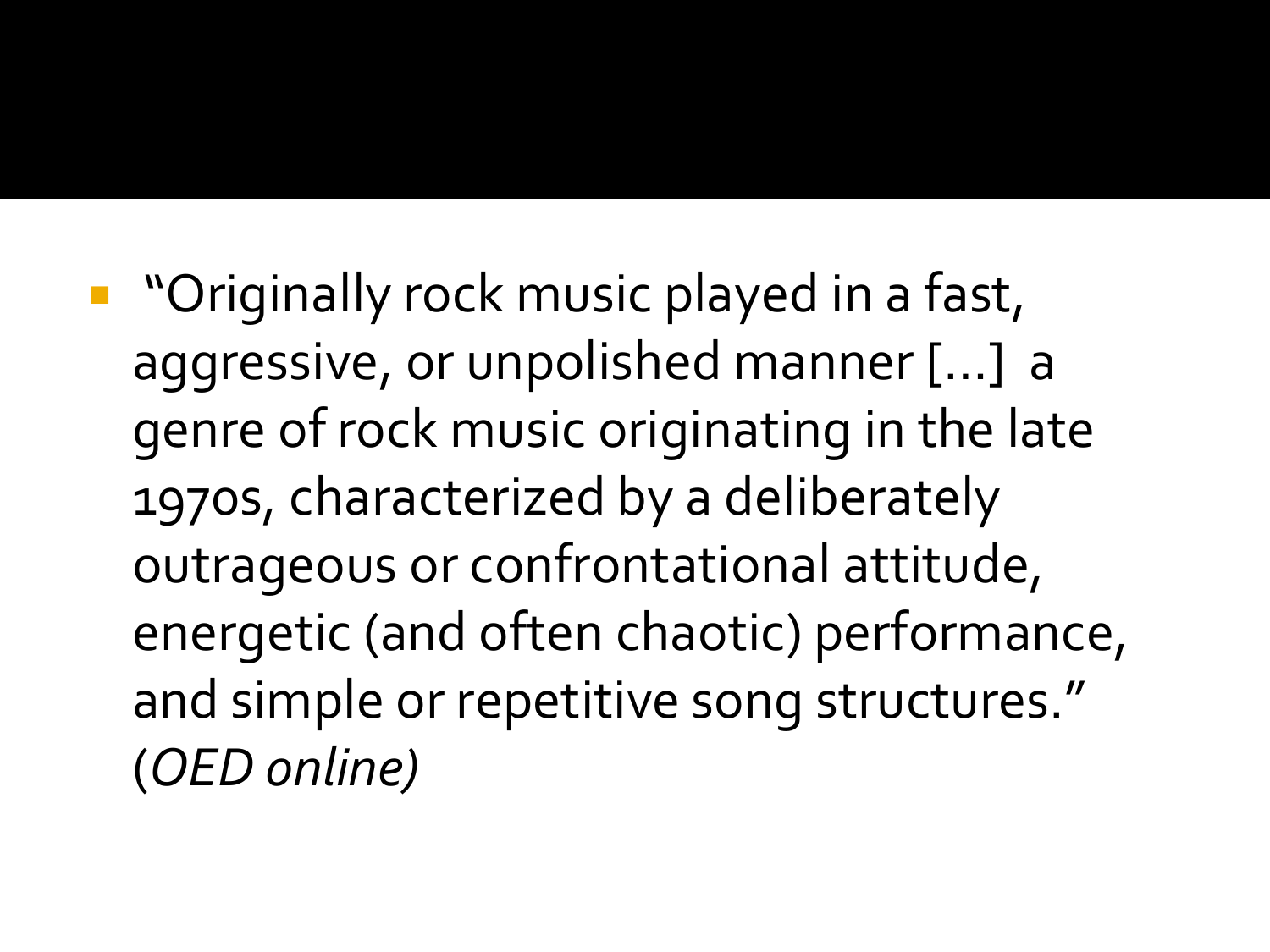**Paul Du Noyer: "In our heads we can all** imagine a noise called punk rock. It's nasty, brutish and short. It's played on cheap guitars at high speed. […] The general effect will not be pretty or romantic. It might even be downright ugly" (6).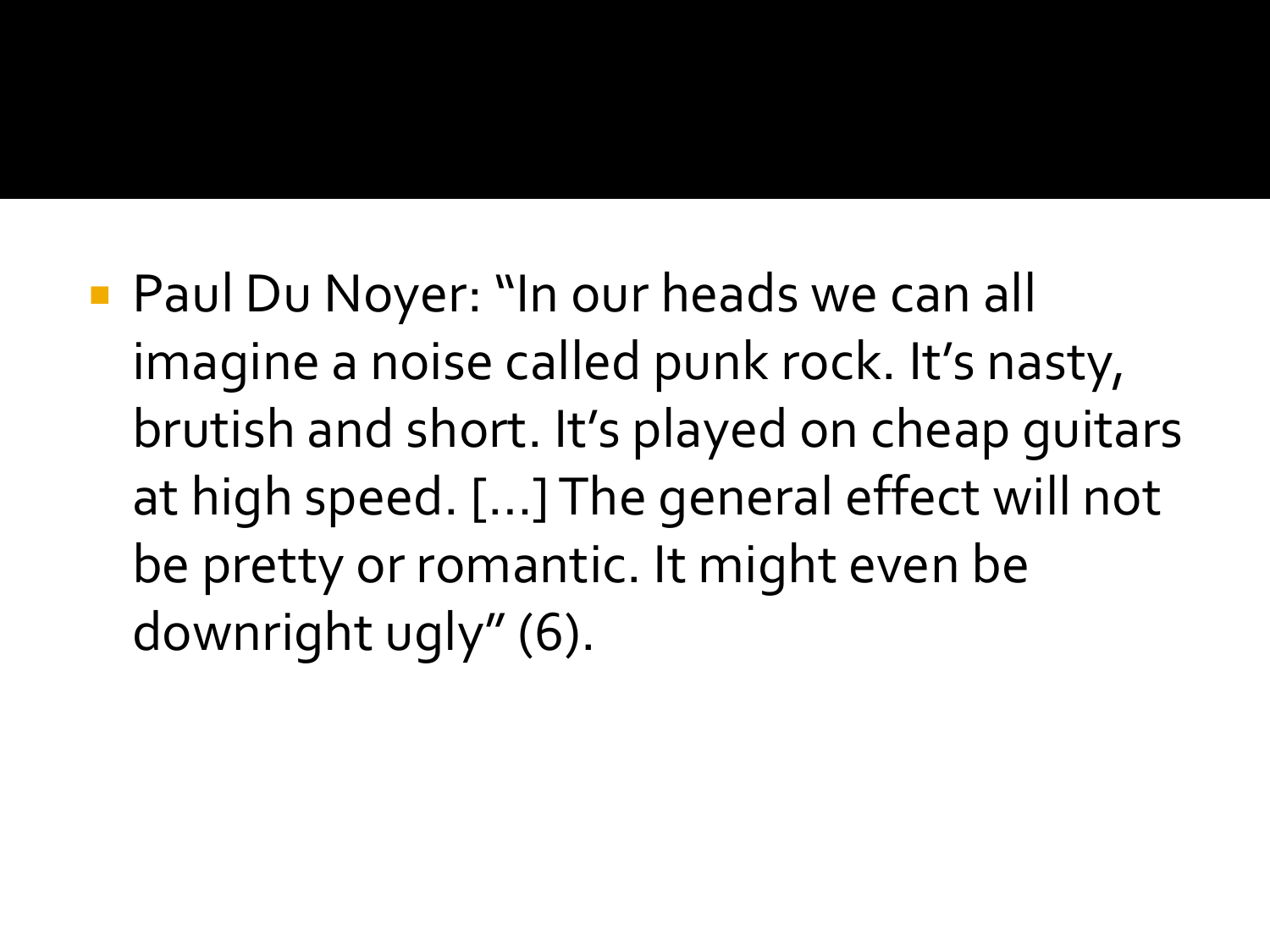## **Patti Smith**

■ 'Senses truly opened' in order to question authority and to seek an alternative: 'to redeem the work of fools' (People have the power').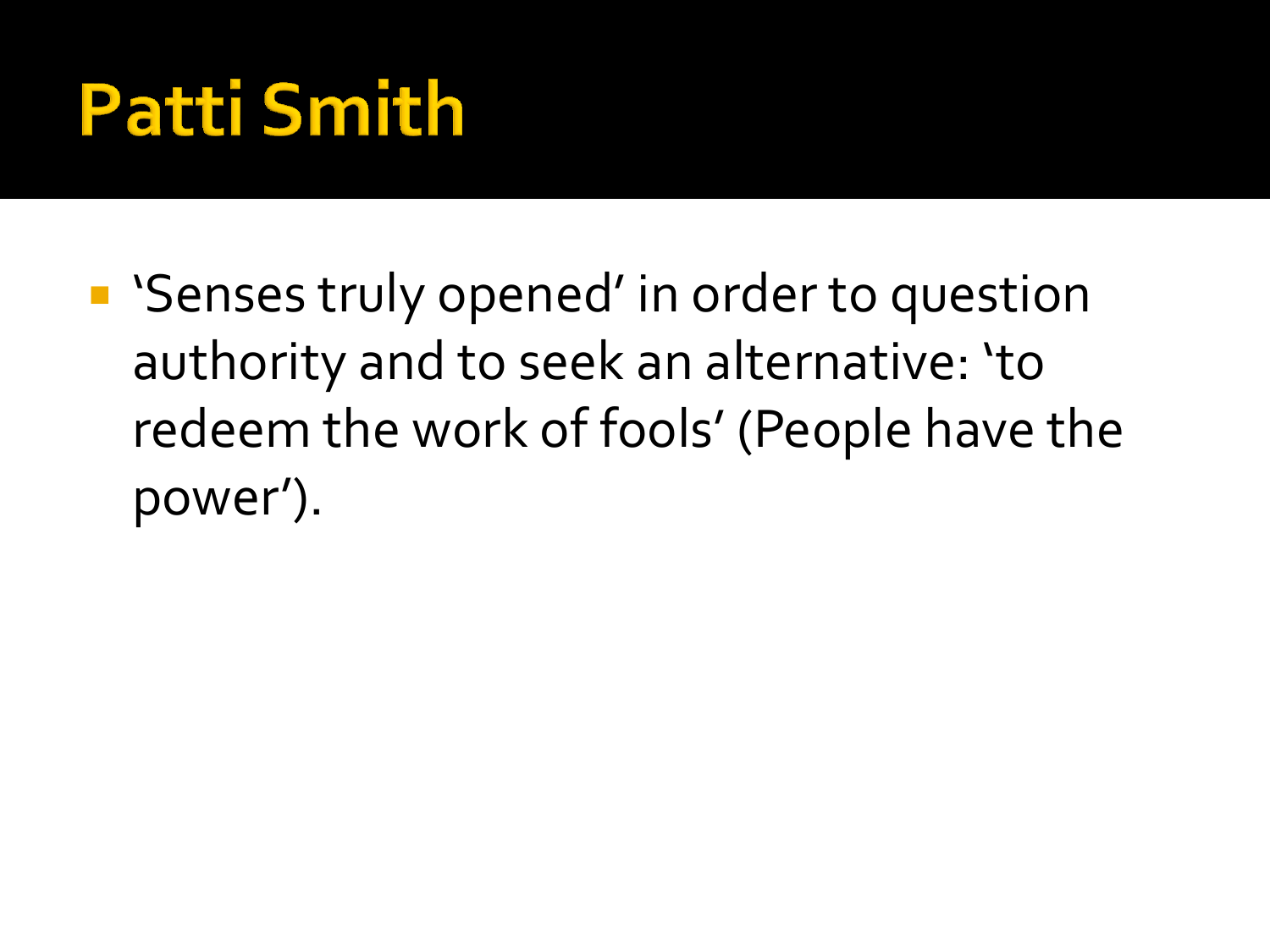

- **I** "I wanted to infuse the written word with the immediacy and frontal attack of rock and roll" (180).
- "I wanted to be a poet but I knew I would never fit into their incestuous community"  $(214).$
- **Paraming poetry night after night to an** unreceptive and unruly crowd who were primed to see the New York Dolls [which] proved a challenging education" (218).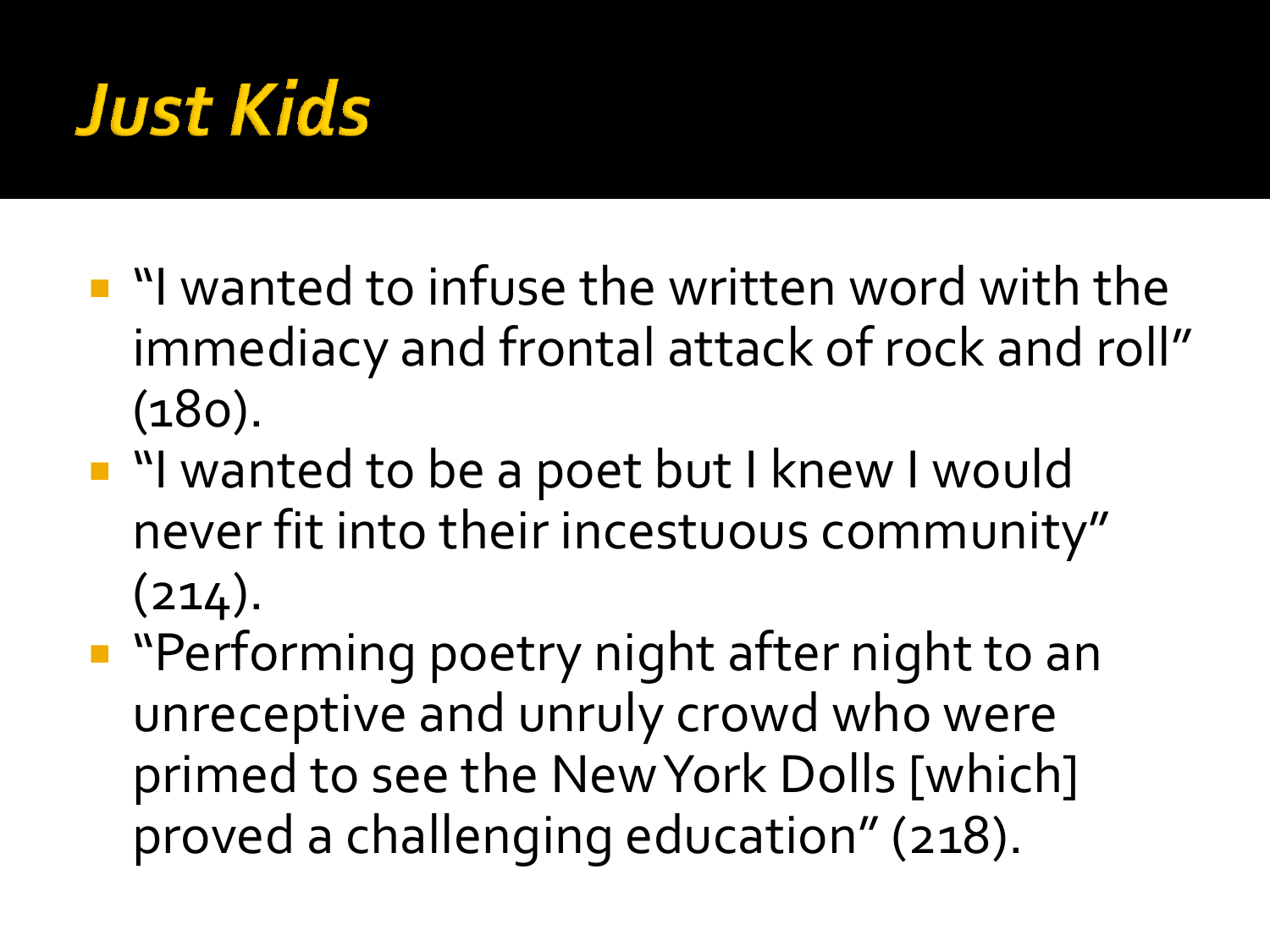#### Laura Marcus, Auto/biographical Discourses (1994)

■ "Autobiography has been [...] enlivened and in many cases transformed by feminist, working-class and black criticism" (1).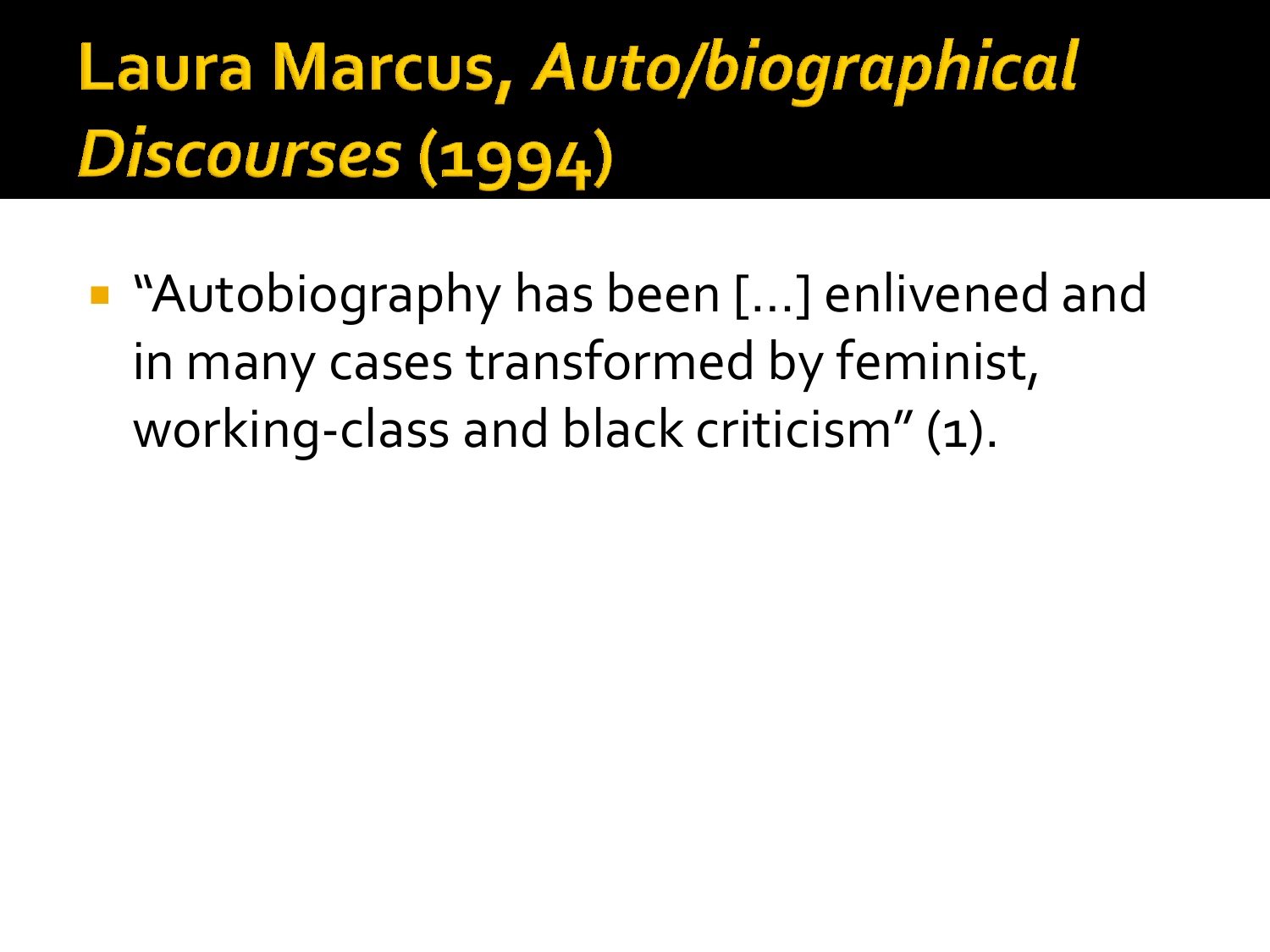#### Cont

**Autobiography was a central case for** feminist criticisms in the 1980s, exposing processes of exclusion and marginalisation in the construction of literary canons" (1).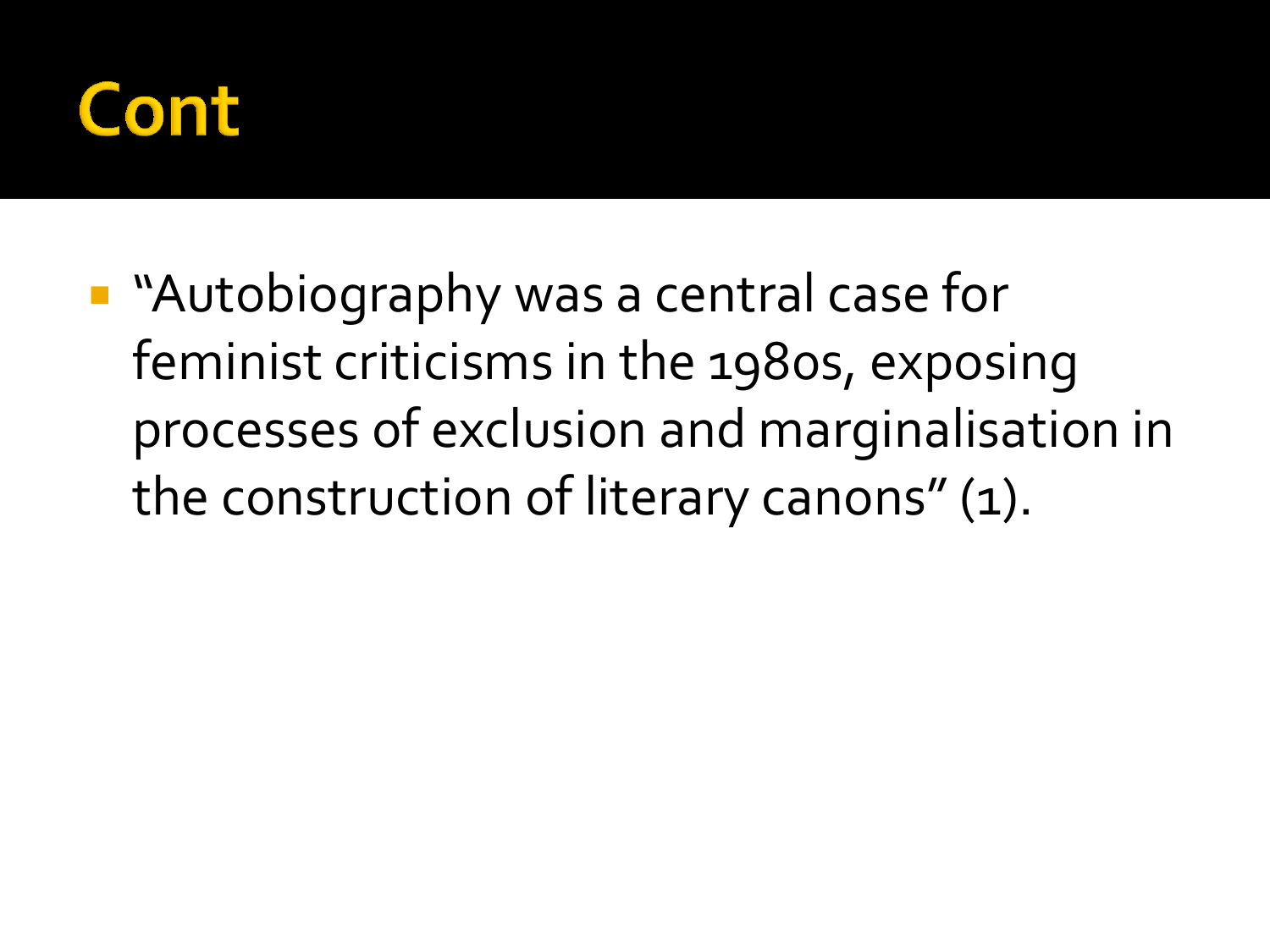# Gobbing

**By the mid-1970s, the music industry** promoted a state of passivity. In contrast, punk sought to erase the boundary between performer and audience, whether ideologically (anyone can do it) or physically in the practice of spitting on the group (gobbing)" (Savage, 147).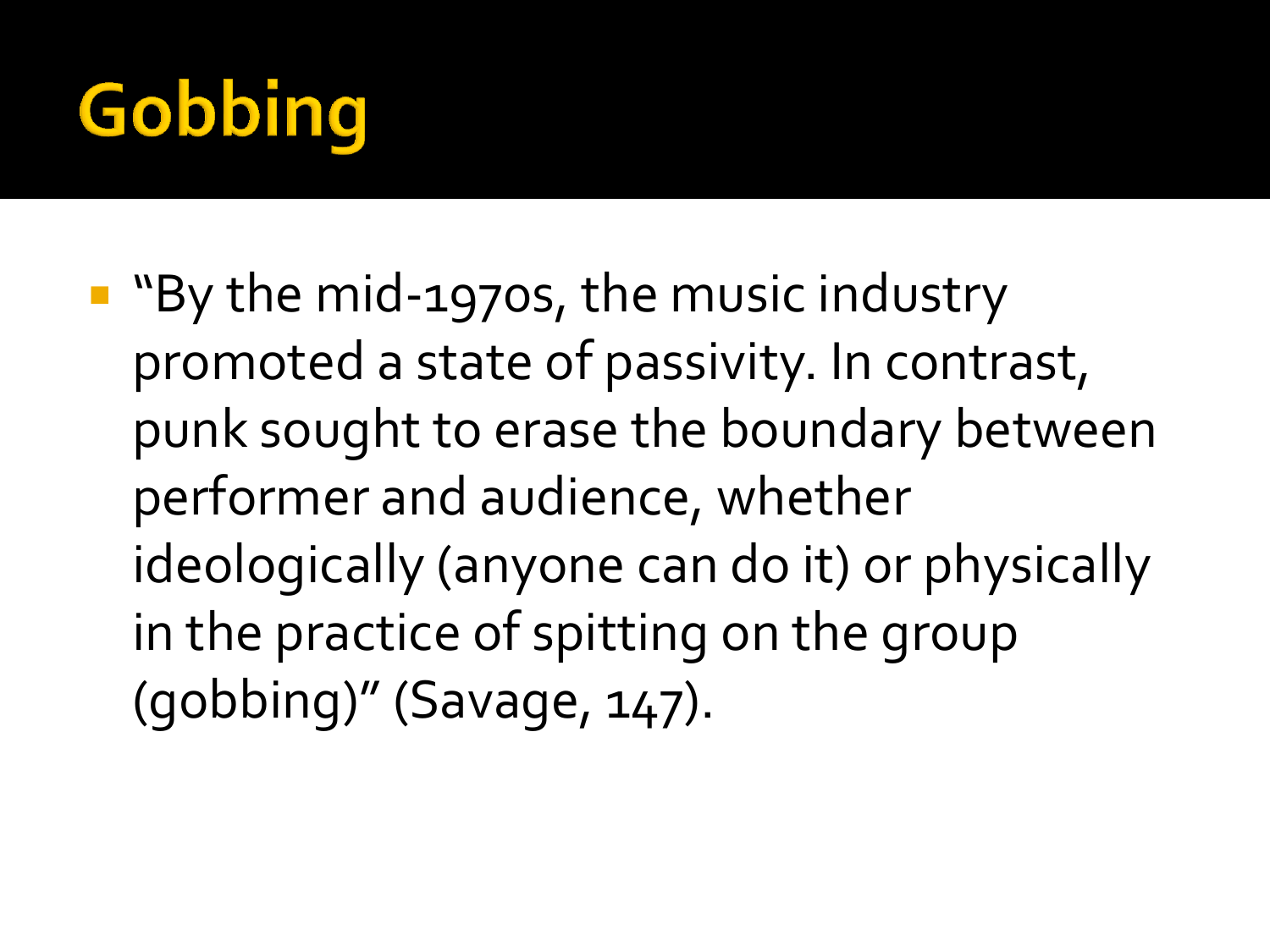

■ Smith often presents a body in process, overt about sexuality: 'I have no guilt. I seek pleasure. I seek the nerves under your skin.' ('Babelogue') and her physical human existence: 'I would measure the success of a night by the way by the way by the amount of piss and seed I could exude over the columns that nestled the P.A.' ('Babelogue').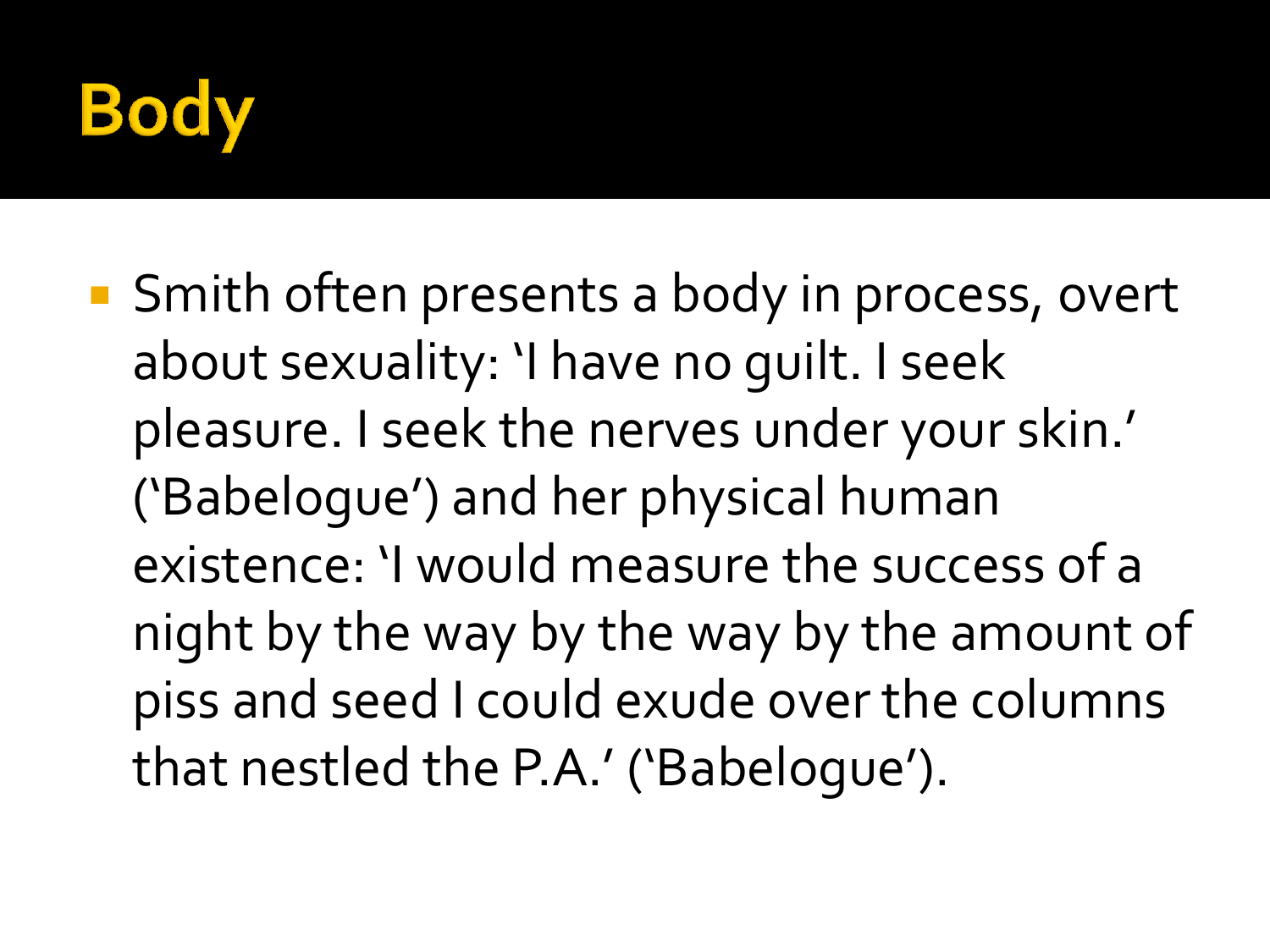#### **Disturbance**

**P** "Punk at its best was a period of creative confusion, from which astonishing things could grow. […] It is by its nature disruptive. It creates excitement, produces heat and promotes disturbance. Punk takes traditional elements and disorganizes them." (Du Noyer 7-8)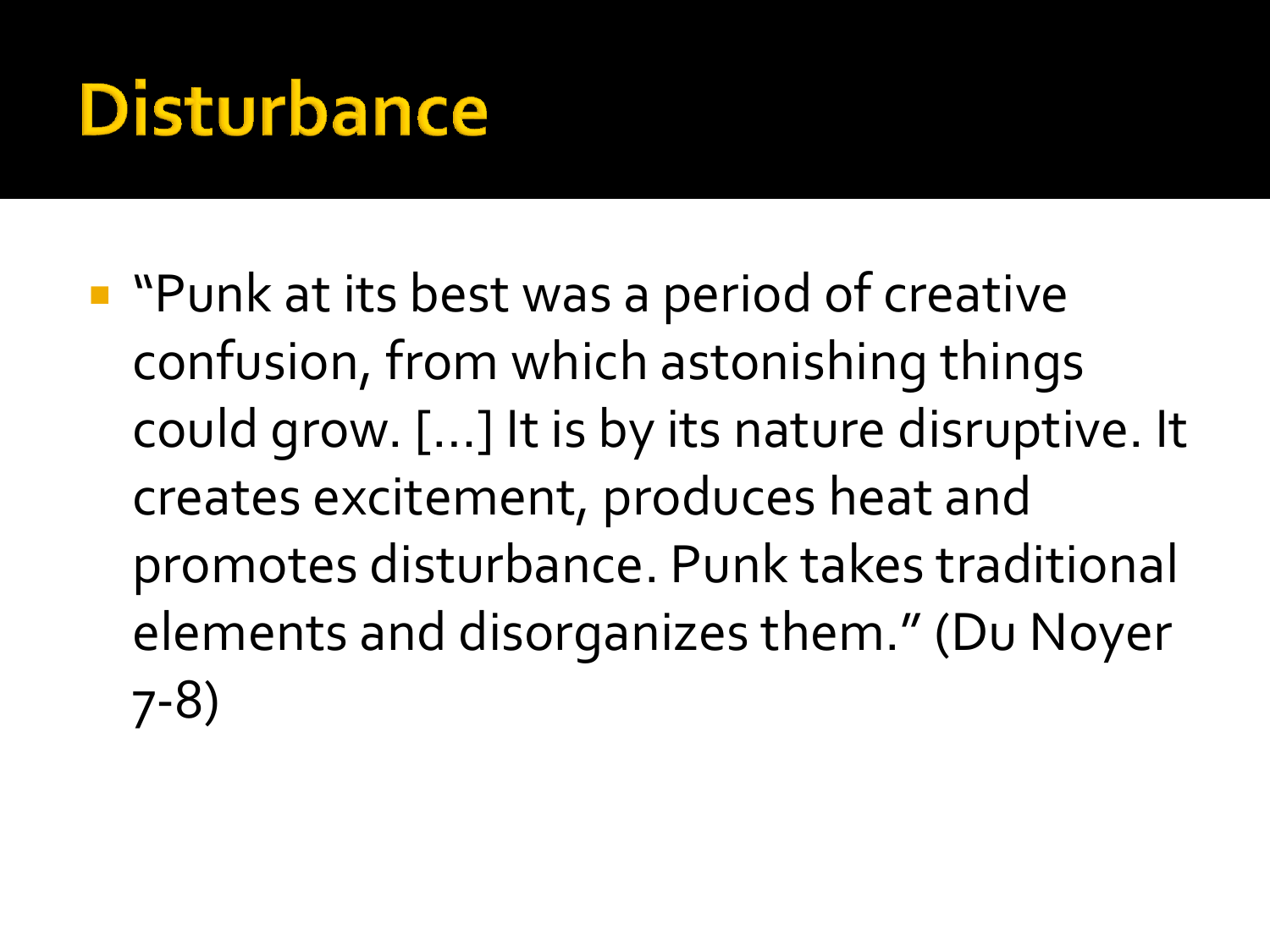#### **Material**

- "*bring down to earth, turn their subject into flesh"* (Bakhtin 21)*.*
- **Spitting, sex and excretion remind us that the** body is continually in process
- **n** "a metamorphosis, of birth and death, growth and becoming." (Bakhtin 24).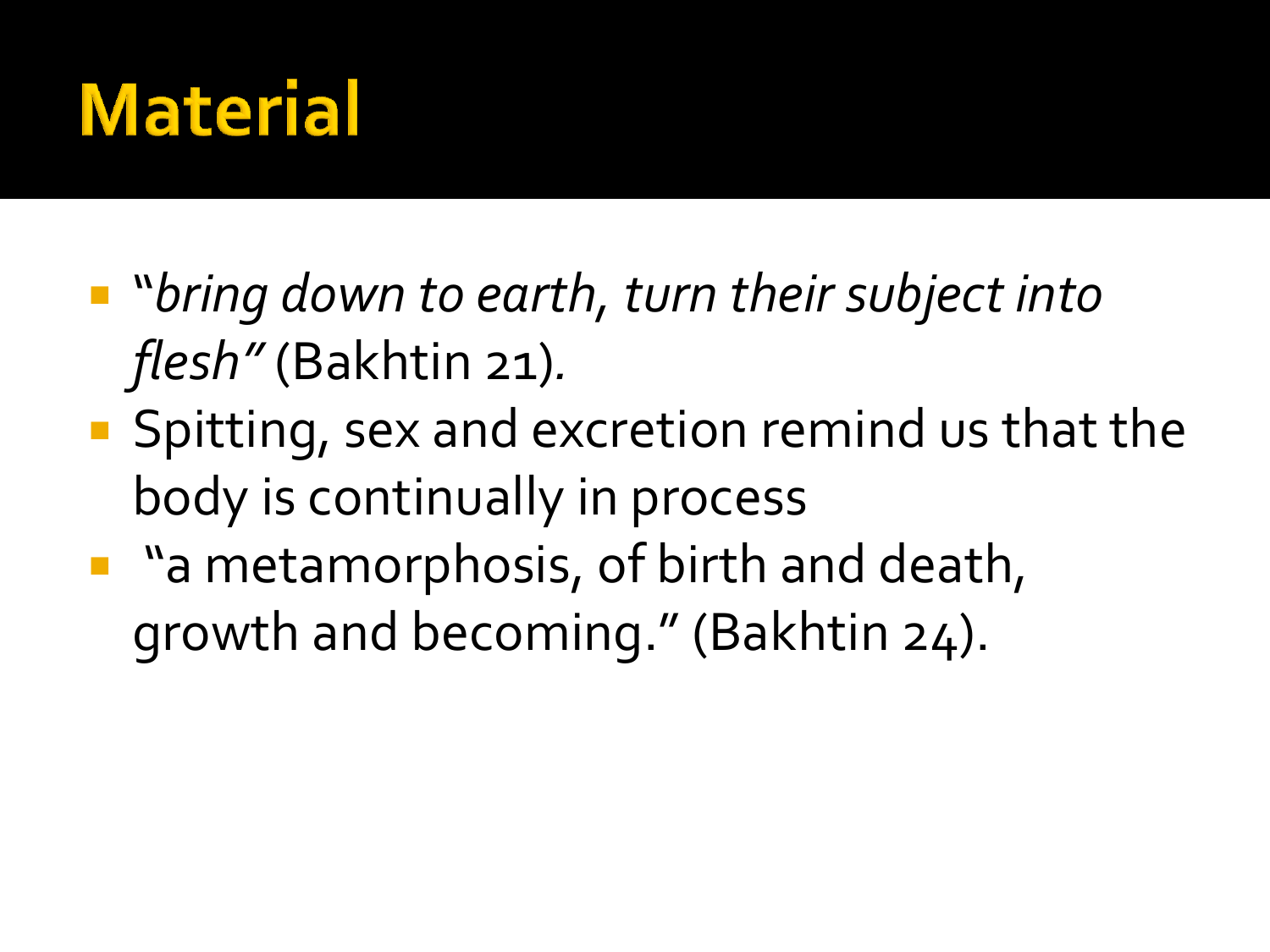## **Nicola Allen**

**The grotesque represents an ancient artistic** urge to create a text that will challenge the traditional progressive mode of understanding, and prioritize instead a newer or a previously unheard narrative" (135).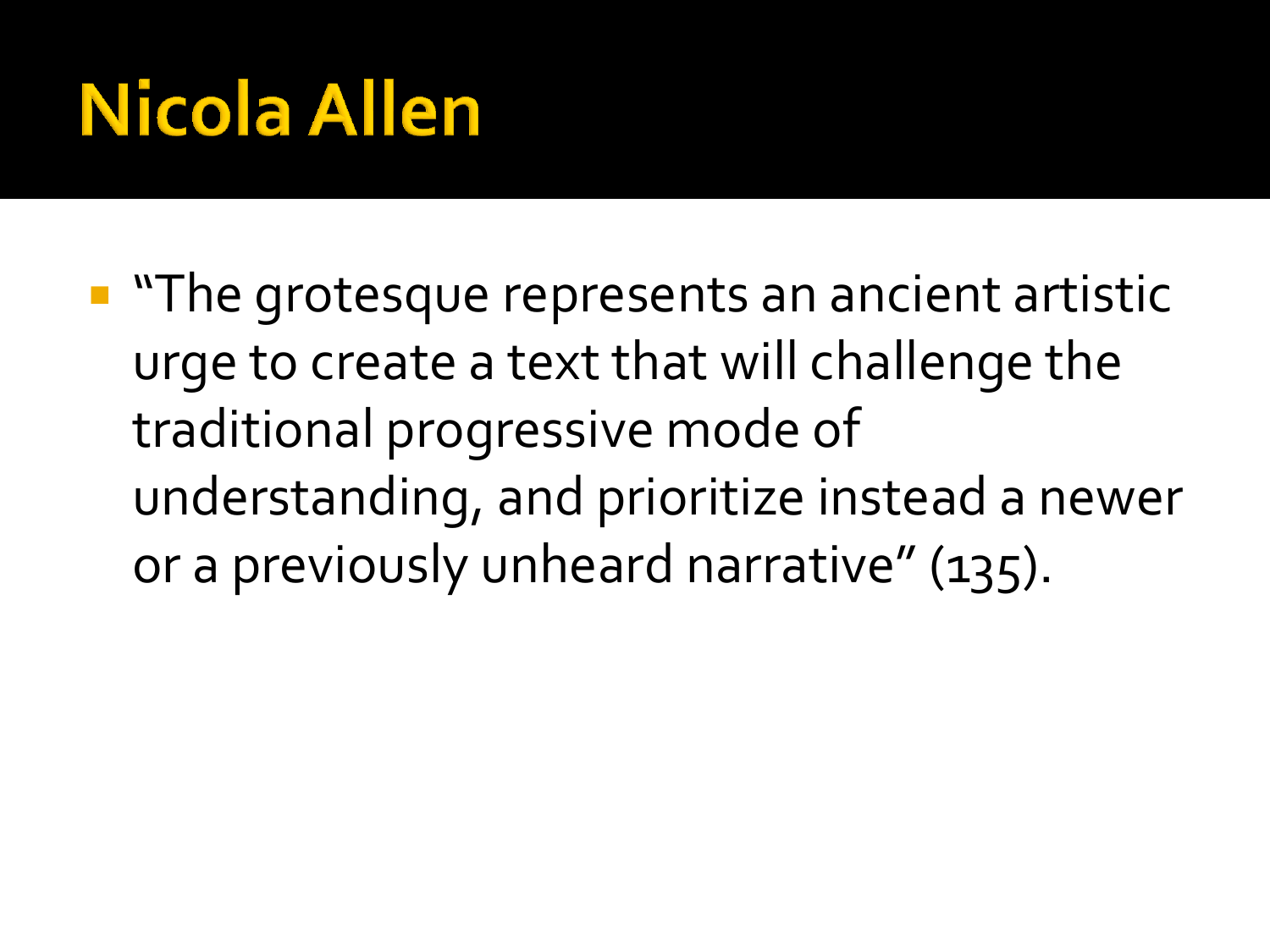# **Cooper Clarke**

- **grotesque**
- **Shithouses**
- **discharge**
- **bad breath**
- **STIS**
- **n** rotting
- death
- **babies die in boxes ('beezley street')**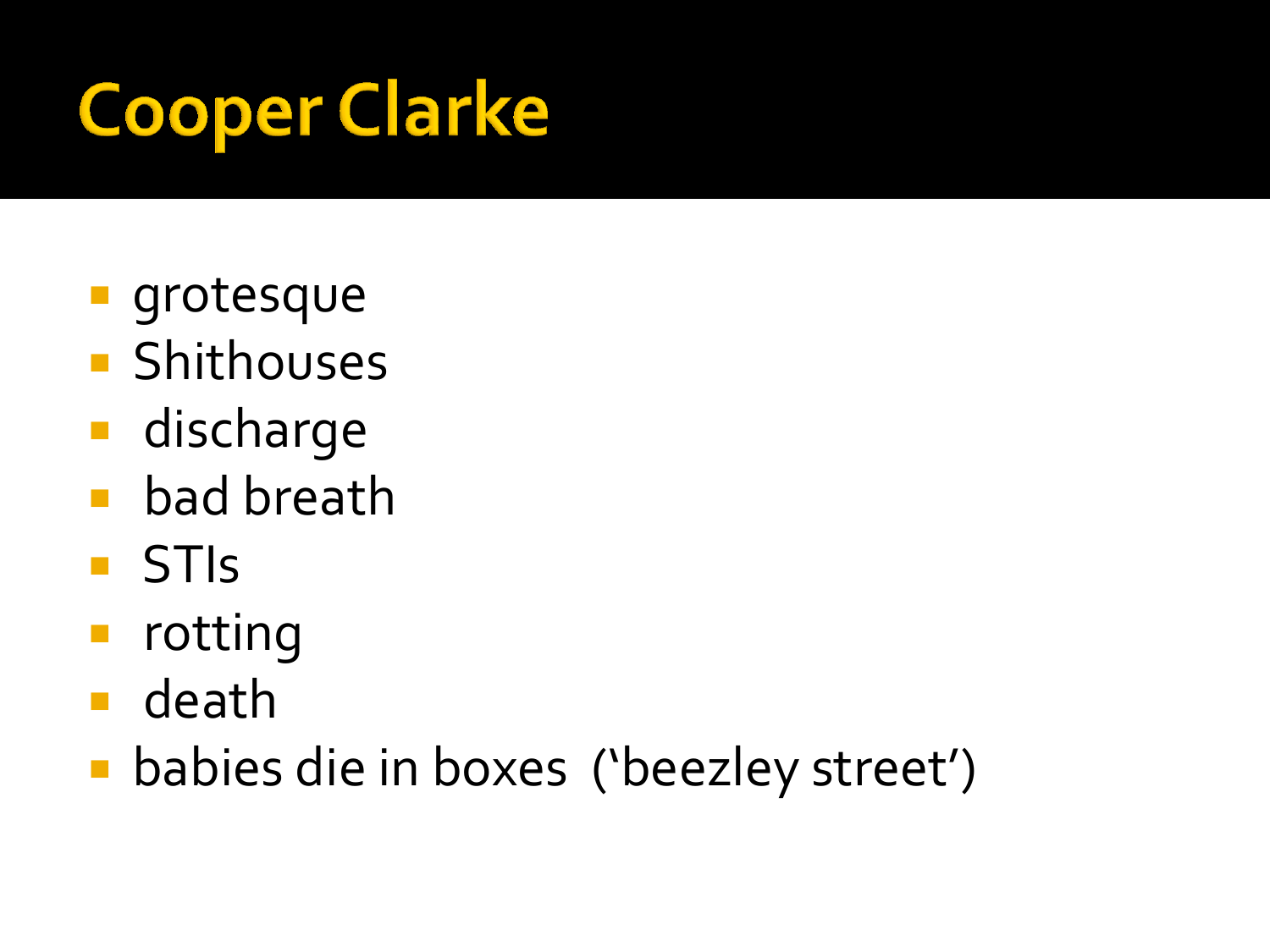

**dons a leather jacket due to its 'wipe clean'** properties (*Newsnight Interview*, 2013).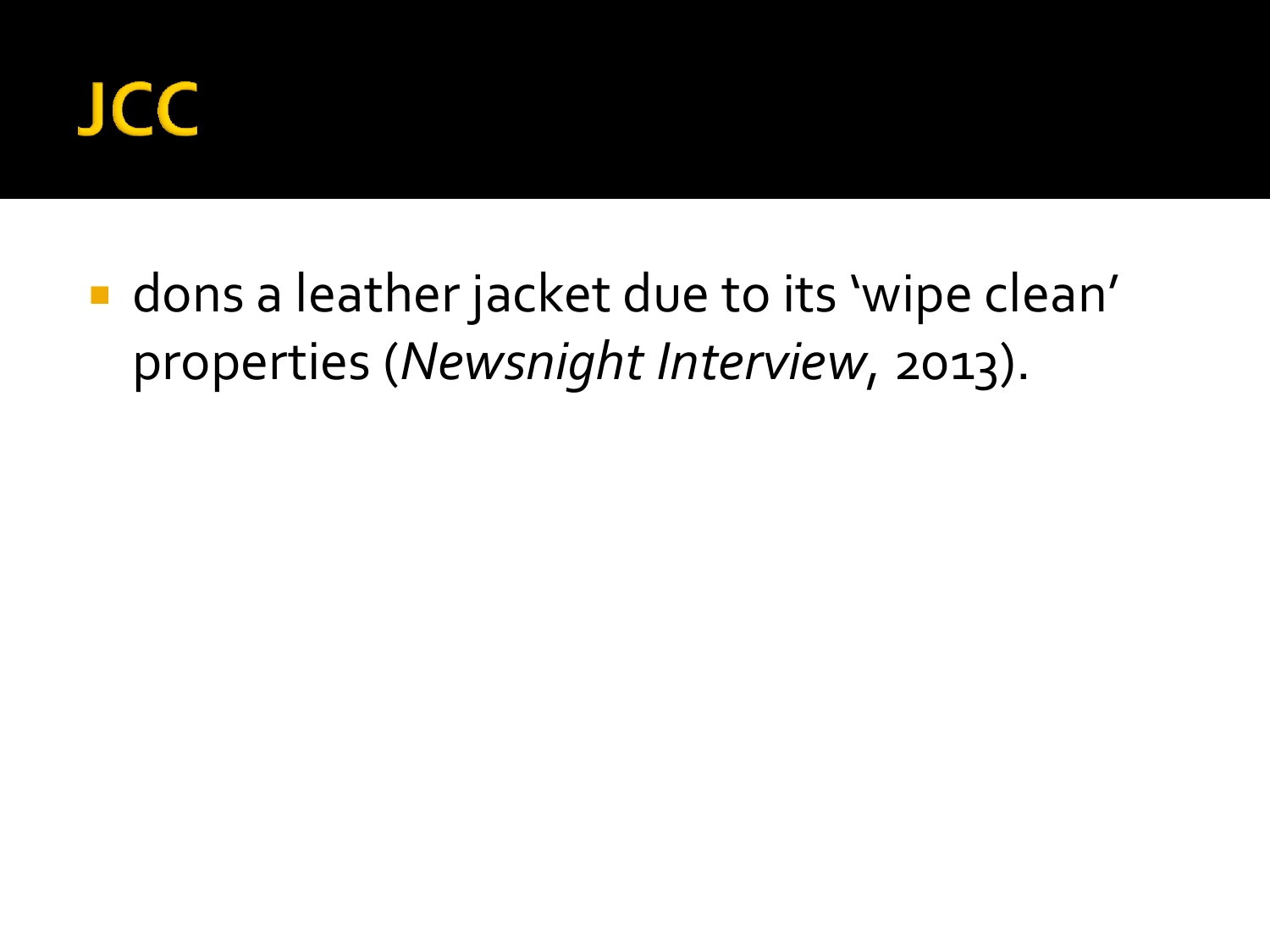## **Chicken Town**

 $\blacksquare$  "the fucking food is fucking muck/ the fucking drains are fucking fucked/ the colour scheme is fucking brown/ everywhere in chicken town" (stanza four).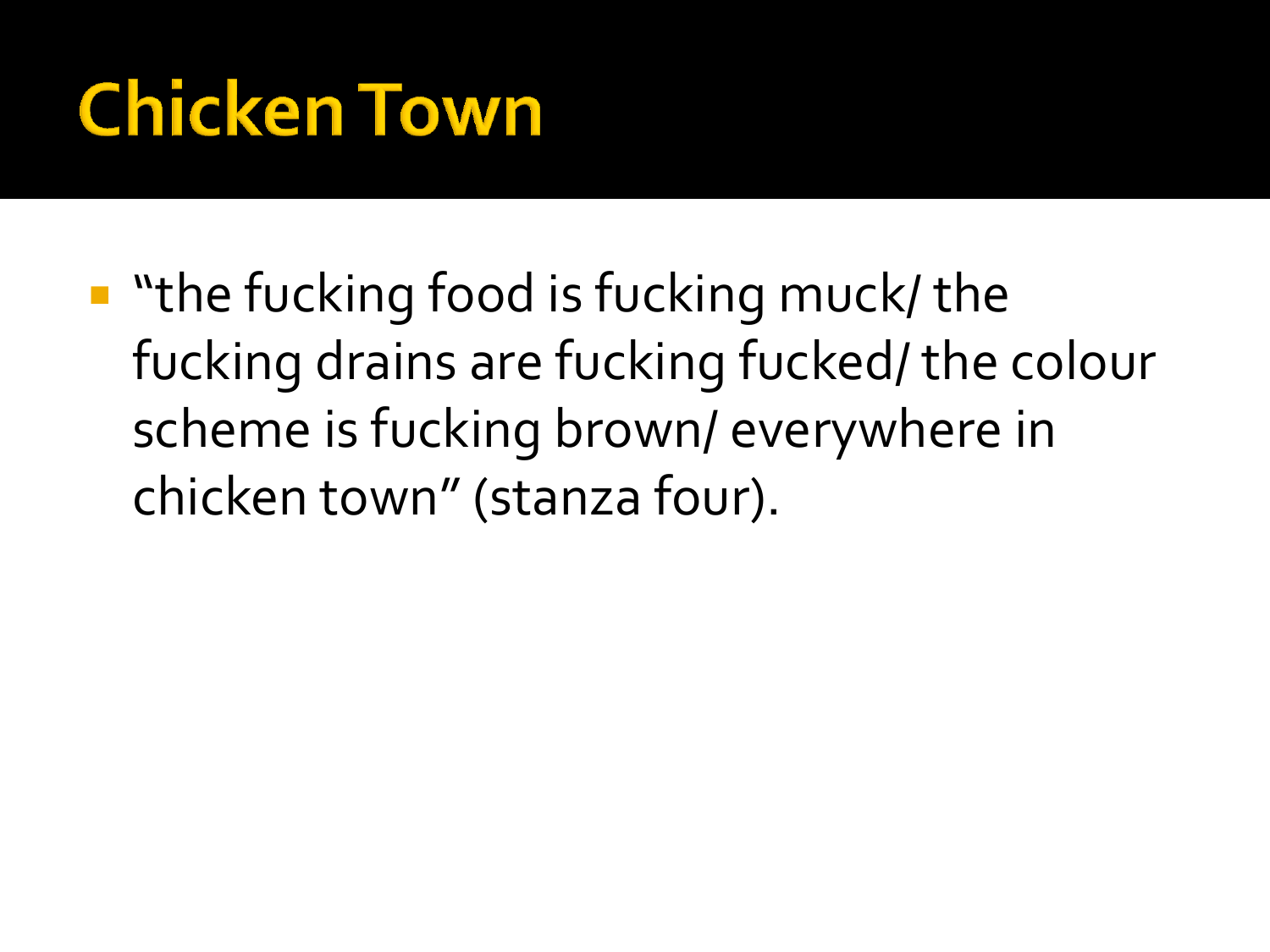### **Tempest**

- 'Wake Up'
- 'feel every decision you make, you must hold it ('Hold your own')
- **E** 'Let them Eat Chaos'
- **I** "Is there anybody else awake, will it ever be day again" ('Let them Eat Chaos')
- **T** "the water levels rising, the animals, the elephants, the polar bears are dying. Stop crying, start buying, but what about the oil spill, shh, no one likes a party-popping spoil sport. Massacres, massacres, new shoes" ('Let them Eat Chaos').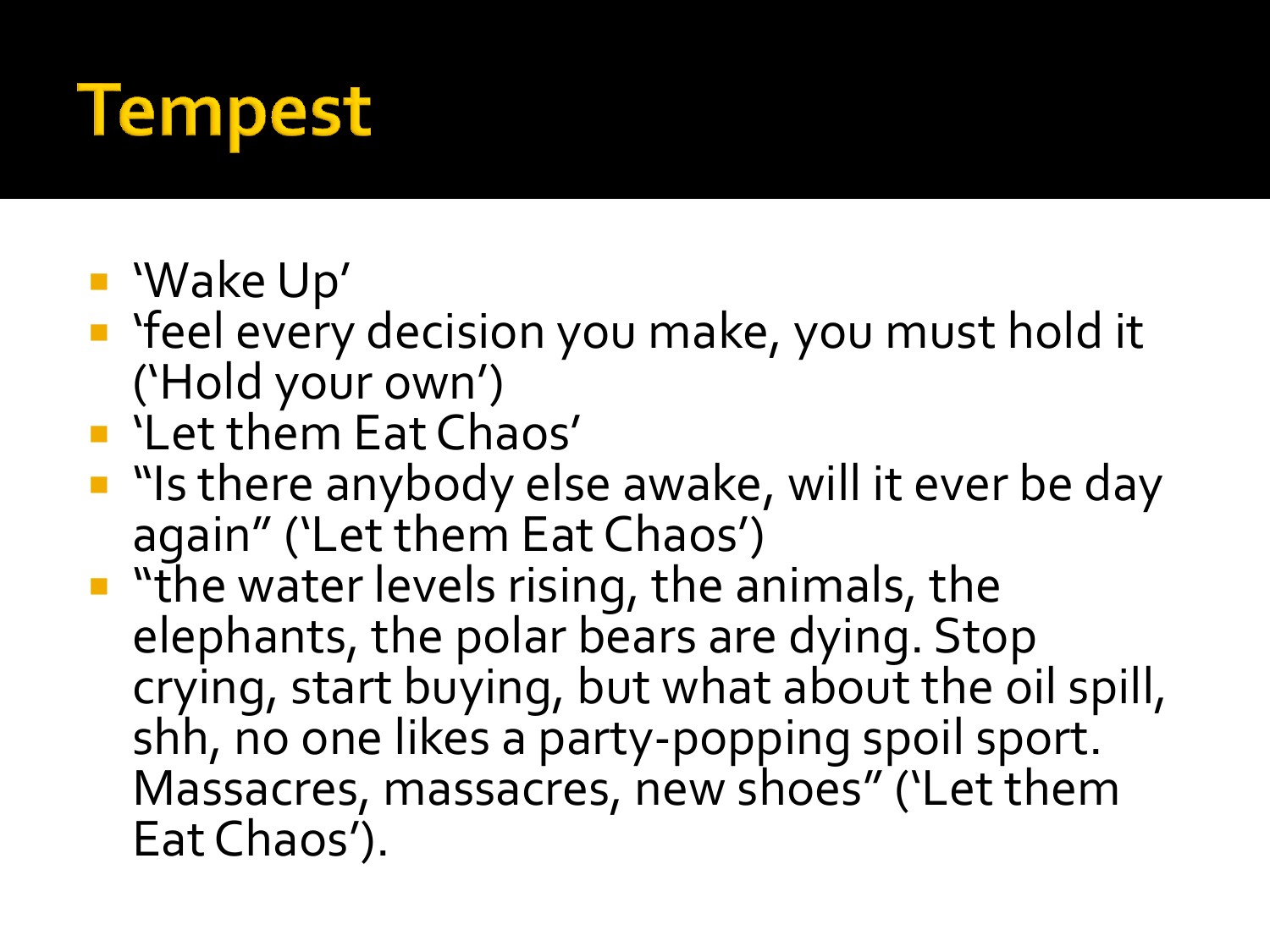"During 1976 and much of 1977, there was this all-consuming concentration on the now. Everything had to be new, and this impulse galvanised a generation into facing the world and reporting back in blunt, sarcastic, and ringing tones. That is one definition of popular culture at its best, and that's why punk continues to resonate in another century" (Savage, 149)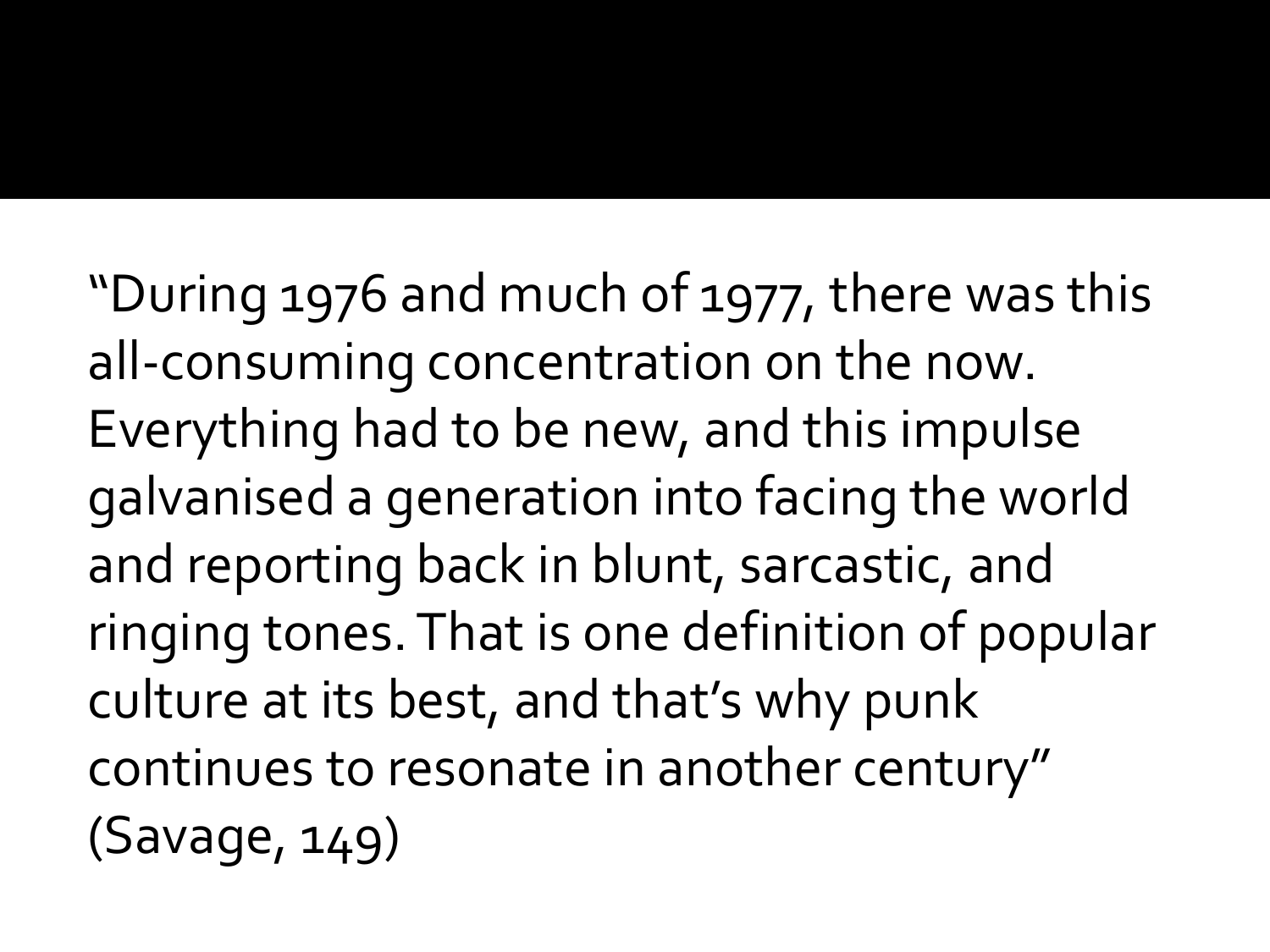

**P** "Picasso didn't crawl in a shell when his beloved Basque country was bombed. He reacted by creating a masterpiece in *Guernica* to remind us of the injustices committed against his people" (*Just Kids,* 65).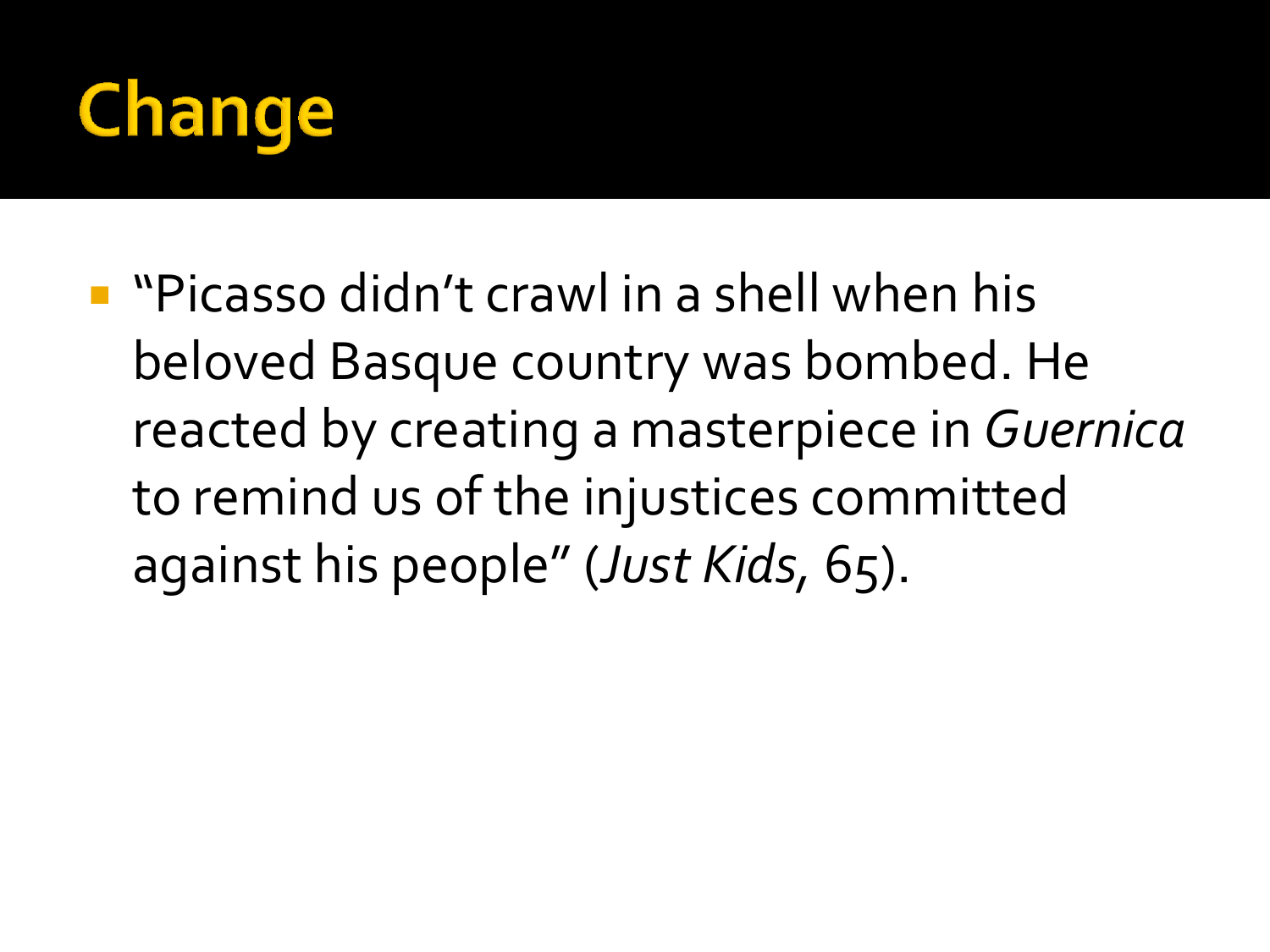# **Luke Wright**

#### **The panel'**

- 'stare into [our] little phones at things [we]'ve never had' ('The Panel')
- 'Apolocyptic Friday sales and zero-hour contract fails. Austerity and bedroom tax, whilst banks and businesses tip-their hats to politicians flush with chips and health care firm directorships. You think that Nige will sort that mess? And save our treasured NHS? ('The Panel')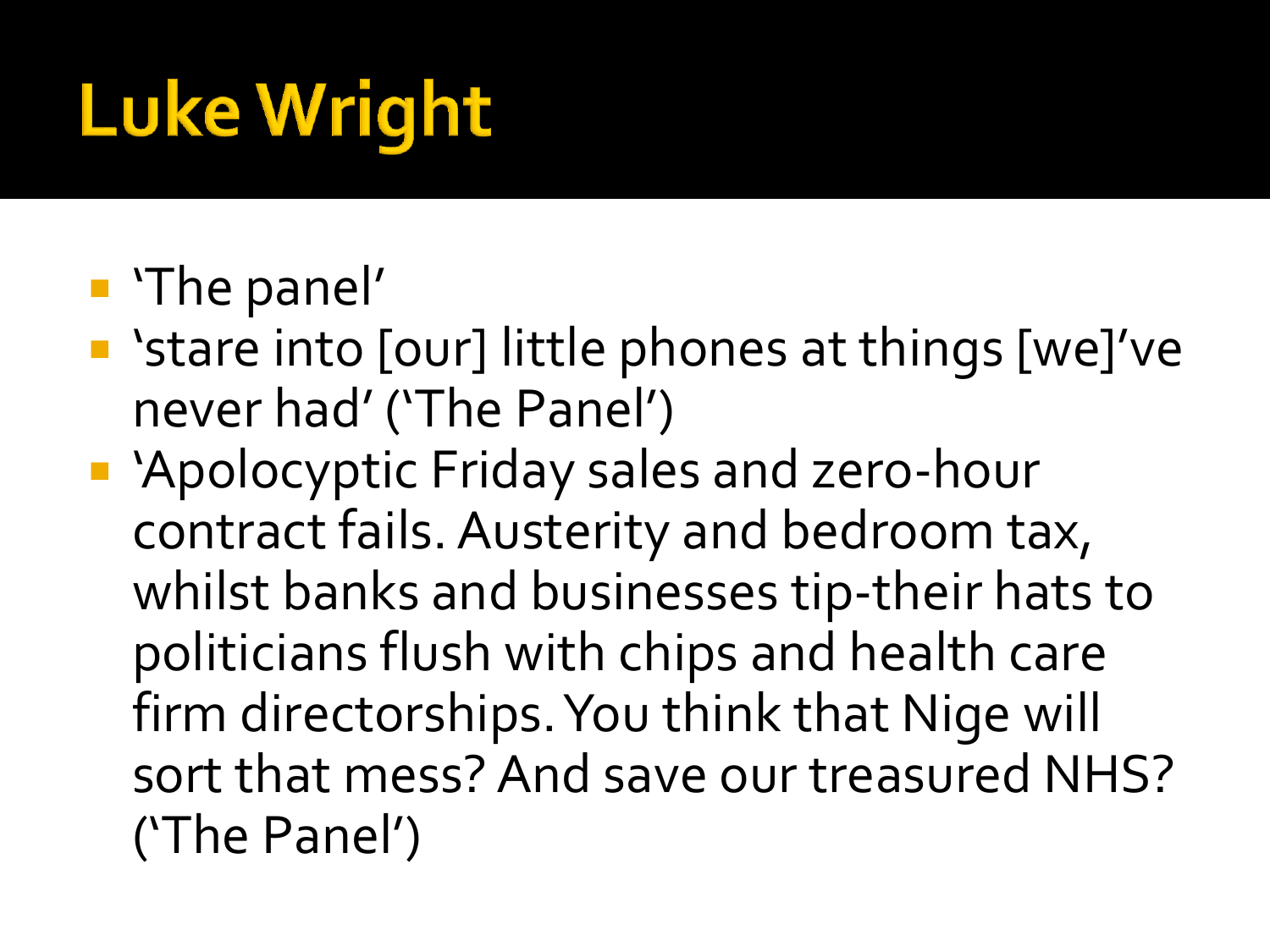#### **ont**

**Public School man, former banker, how** refreshing, stop your rancour. Working fellows needn't fret with ring-wing Tories in his set. So cross his box, let him lose, commit this act of self-abuse. Britain, smitten on a lie, still strung up by the old school tie." (Luke Wright, 'The Panel')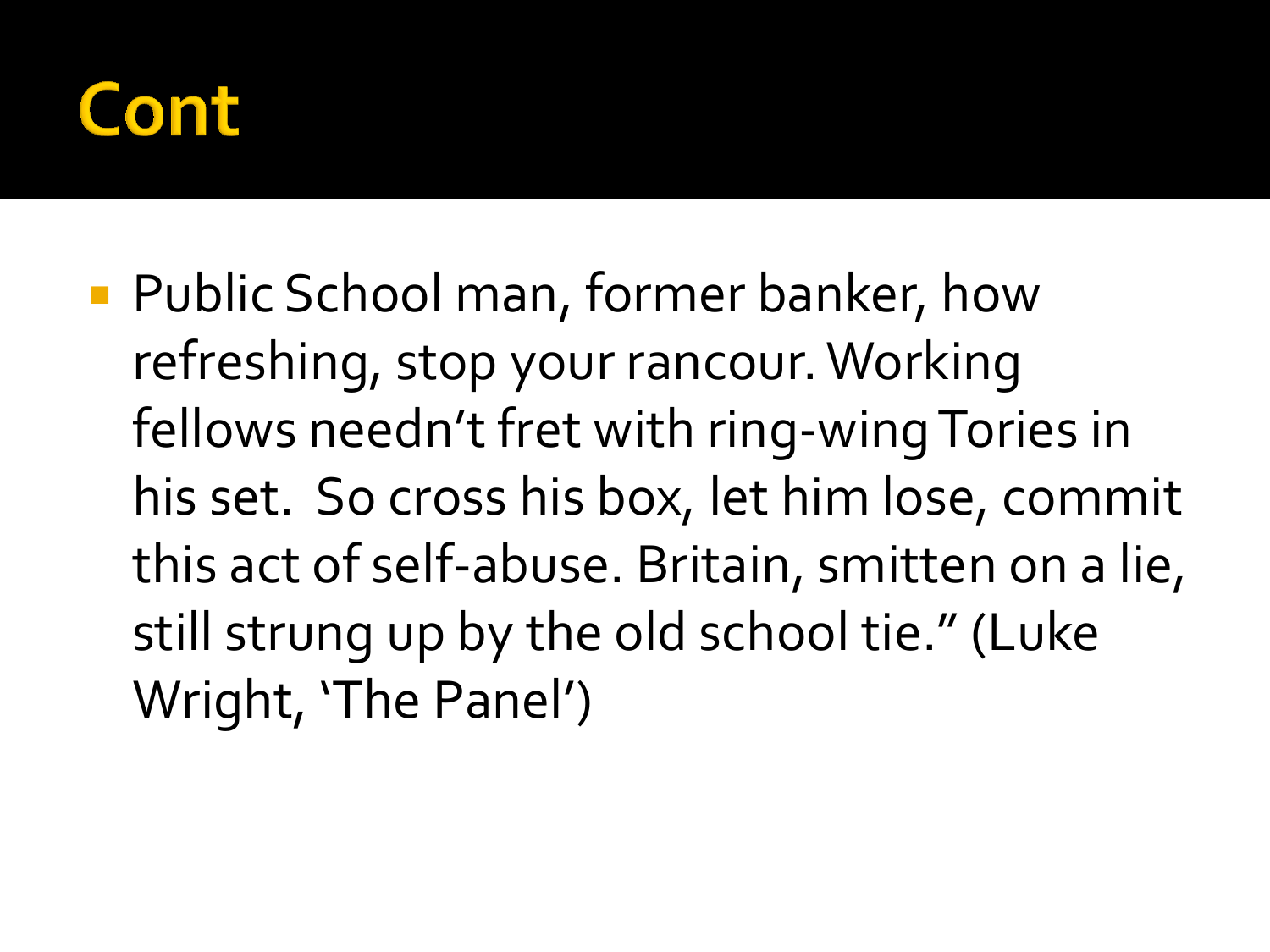# **Bibliography**

#### **Primary Texts:**

- Cooper Clarke, John. *Ten Years in an Open Necked Shirt*. London: Vintage Books, 2012
- Smith, Patti. *Just Kids*. London: Bloomsbury, 2010.
- Tempest, Kate. 'Hold Your Own Glastonbury 2015'. You Tube. 9<sup>th</sup> August 2015. Web. Accessed 20<sup>th</sup> November 2016.
- Tempest, Kate. Let them Eat Chaos. 2016.
- Tempest, Kate. 'Kate Tempest'. *Performance Live*. BBC2. 1st October 2016. TV.
- **Wright, Luke. 'The Panel'** *You Tube*. 30<sup>th</sup> March 2015. Web. Accessed 20<sup>th</sup> November 2016.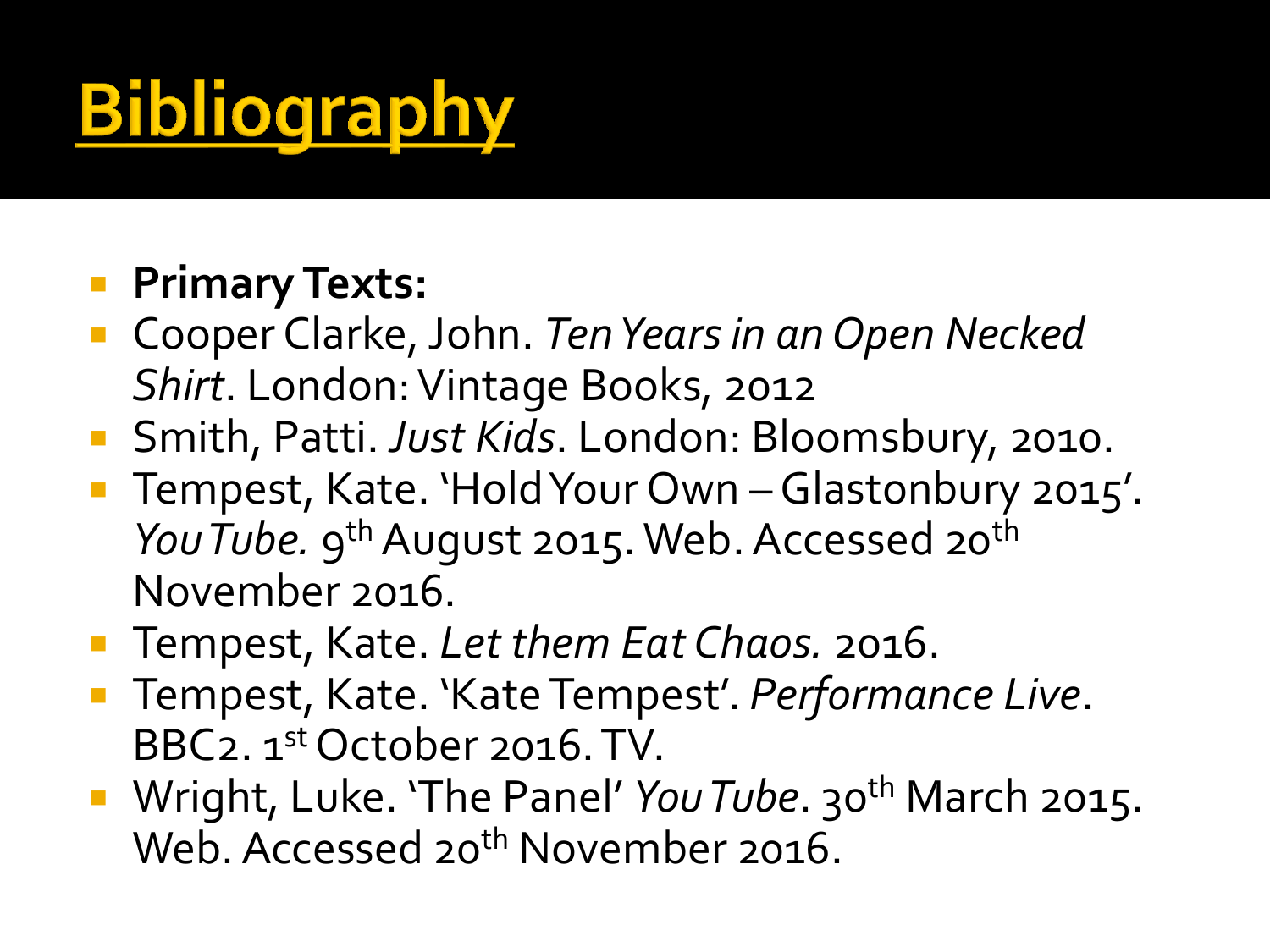# **Bibliography**

- **Secondary Texts:**
- Allen, Nicola. *Marginality in the Contemporary British Novel*. London: Continuum, 2008.
- Bakhtin, Mikkhail. [1965]. *Rabelais and his World*. Trans Helene Iswolsky. Bloominghton, IN: Indiana University Press, 1984.
- Bataille, Georges "Formless". *Documents 1*, Paris, 1929, p. 382 (translated by Allan Stoekl with Carl R. Lovitt and Donald M. Leslie Jr., *Georges Bataille. Vision of Excess. Selected Writings, 1927-1939*, Minneapolis: University of Minnesota Press "Formless" 31) <http://aphelis.net/georges-bataille-linforme-formless-1929/>
- Bayard, Mark 'Introduction' Craig O'Hara. *The Philosophy of Punk: More than Noise!* London: AK Press, 1999.